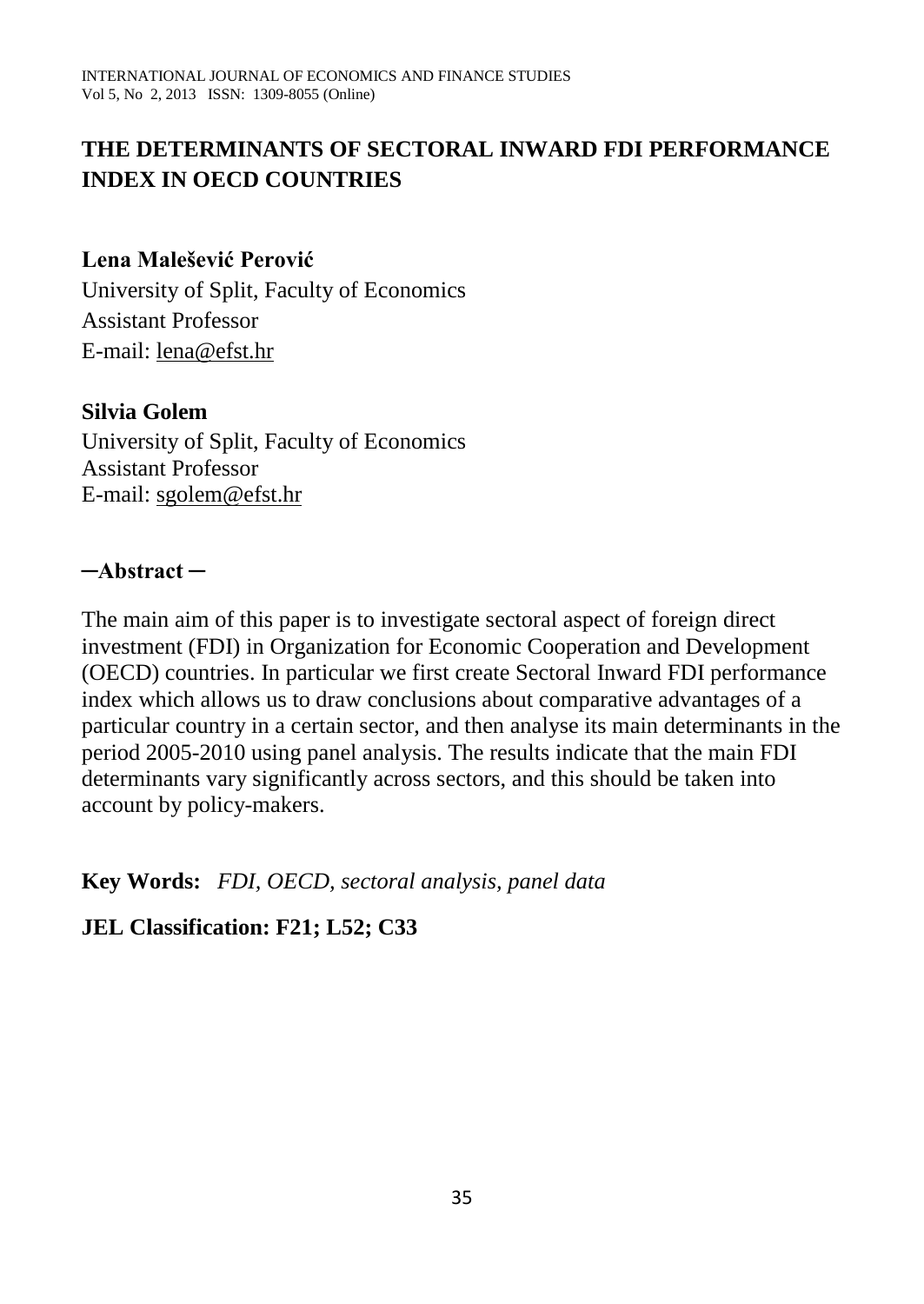# **1. INTRODUCTION**

The World Investment Report (WIR) published annually by the United Nations Conference on Trade and Development (UNCTAD) reports trends in foreign direct investment (FDI) worldwide, and as such represents one of the main sources of FDI data and analyses. UNCTAD has long compared the absolute values of inflows into host countries, which do not take into account the size of the host economy. Since it is plausible that the larger economies would receive more FDI, a need for a more relevant measure of success in attracting FDI emerged. In 2002, therefore, a new measure was introduced - the Inward FDI Performance Index, which captures a country's relative success in attracting global FDI.

Following the UNCTAD approach, in this paper we create the Sectoral Inward FDI performance index (SIPI) for OECD countries, which captures a country's relative success in attracting global FDI in a certain sector. This has not, to the best of our knowledge, been calculated before. Thereafter we proceed to the next step and investigate the determinants of sectoral inward FDI performance for each sector separately, which allows us to draw conclusions about different factors which play a key role in attracting FDI across sectors, and consequently lead to more specific policy implications.

# **2. SIPI CALCULATION – DATA AND RESULTS**

Sectoral Inward FDI performance index (SIPI) is calculated as follows:

$$
SIPI_{ij} = \left(\frac{FDI_{ij}}{FDI_{wj}}\right) / \left(\frac{GDP_{ij}}{GDP_{wj}}\right)
$$

where, *SIPI<sub>i</sub>* stands for the Sectoral Inward FDI Performance Index in country *i* in sector *j*,  $FDI_{ij}$  and  $FDI_{mj}$  represent the FDI inflows in sector *j* in the *i*<sup>th</sup> country and the World, respectively, while  $GDP_{ij}$  and  $GDP_{wi}$  stand for GDP in sector *j* in the  $i<sup>th</sup>$  country and the World, respectively. SIPI equal to one that indicates that the shares of global FDI flows in sector *j* and global GDP in sector *j* are equal. Countries with a value of SIPI higher than one in certain sector attract more FDI in that sector than could be expected on the basis of their relative GDP size in particular sector, while countries with values of the index lower than one receive less FDI than would be expected from their size in the given sector.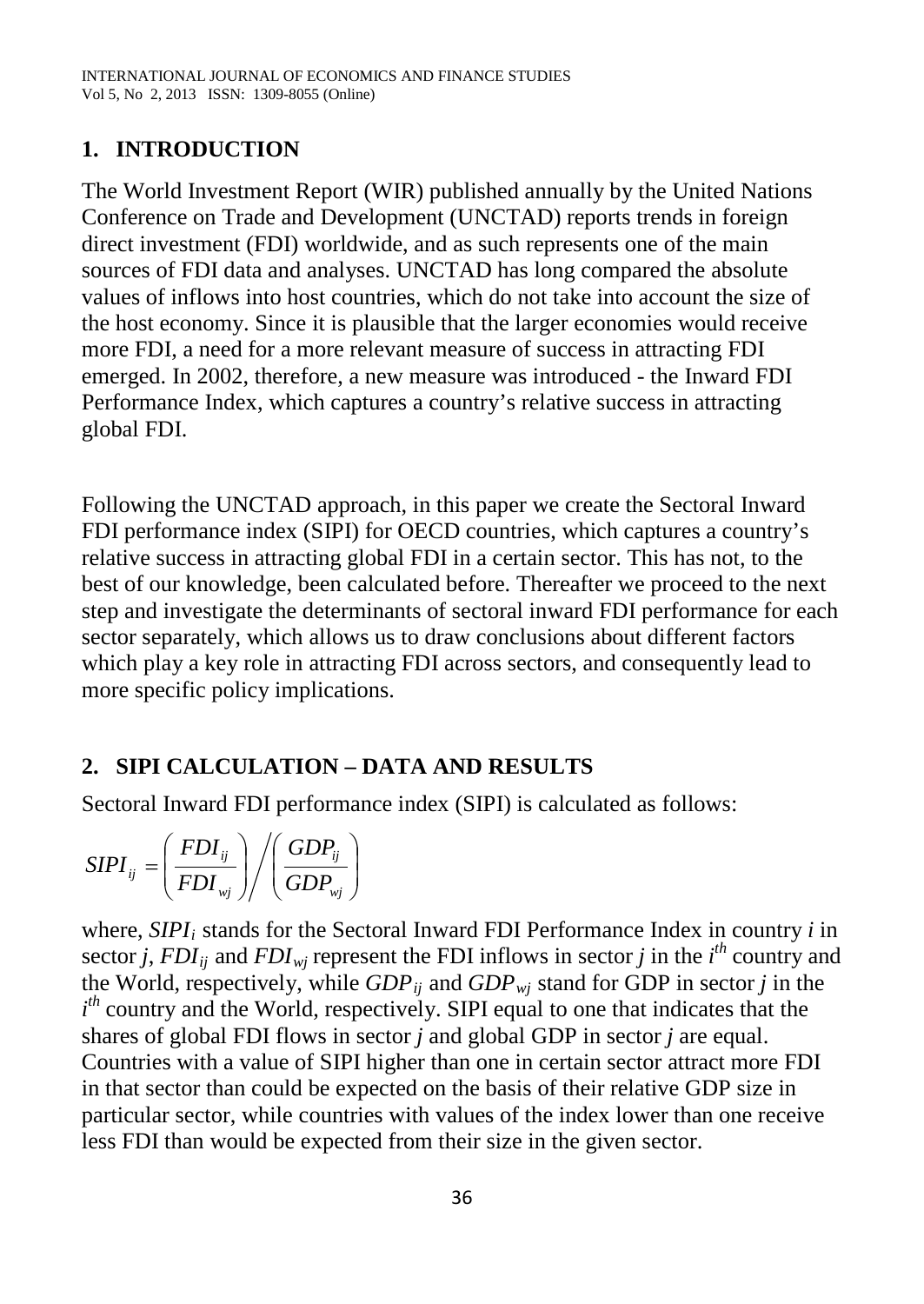The FDI data for OECD member countries is taken from OECD International Direct Investment Database, while the data on FDI for the whole World is obtained from UNCTAD World Investment Report. Although the FDI performance index should be calculated using FDI flows, in our calculations we use FDI stocks. The reasons for this are twofold. Firstly, yearly flows data is not available for the whole World; rather three year averages are accessible. Secondly, since our main interest lies in the current situation as regards geographical concentration and distribution of total FDI, stocks are a more appropriate measure. In addition, stocks are a lot less volatile than flows, hence the conclusions drawn for one year hold in general. Since GDP data is available at the whole economy level only, we approximate it with gross value added (GVA), which is available at the sectoral (industry) level. This data is also obtained from UNCTAD (National Accounts). The number of sectors analysed is dictated by data availability, resulting overall in the following sectors: Agriculture, hunting, forestry and fishing (AGR); Construction (CON); Mining, manufacturing and utilities (MAN); Transport, storage and communications (TRANS); Wholesale, retail trade, restaurants and hotels (SALE) and Other activities (OTH). Although in empirical analysis we use indices calculated for years 2005-2010, in Table 1 SIPI is presented only for 2010 for space preservation.

In brief, the indices in Table 1 suggest the following. Only France in Manufacturing, mining and utilities and Greece in Transport, storage and communications have SIPI equal to one, which means that the shares of global FDI stock and global GVA in these sectors for these two countries are equal. Furthermore, Czech Republic, Estonia, Hungary, Netherlands, Poland, Slovakia and Spain have the sectoral FDI performance index higher than one in all the sectors, which suggest that these countries attract more FDI in all sectors than could be expected on the basis of their relative GVA size. Interestingly, most of these countries are ex transition countries. Countries whose SIPI is lower than one in all sectors include: Germany, Ireland, Israel, Japan and Korea. An analysis of each sector separately reveals that Estonia has the highest index in Agriculture, hunting, forestry and fishing. Two other countries also achieved a high value of the index in this sector, and these are Chile and United Kingdom. As far as Construction is concerned, Poland seems to be the most successful in this sector, attracting more FDI than suggested by its GVA. As for the other sectors, Iceland attracts the most FDI in Mining, manufacturing and utilities, Belgium in Other services, United Kingdom in Transport, storage and communications and Estonia once again in Wholesale, retail trade, restaurants and hotels.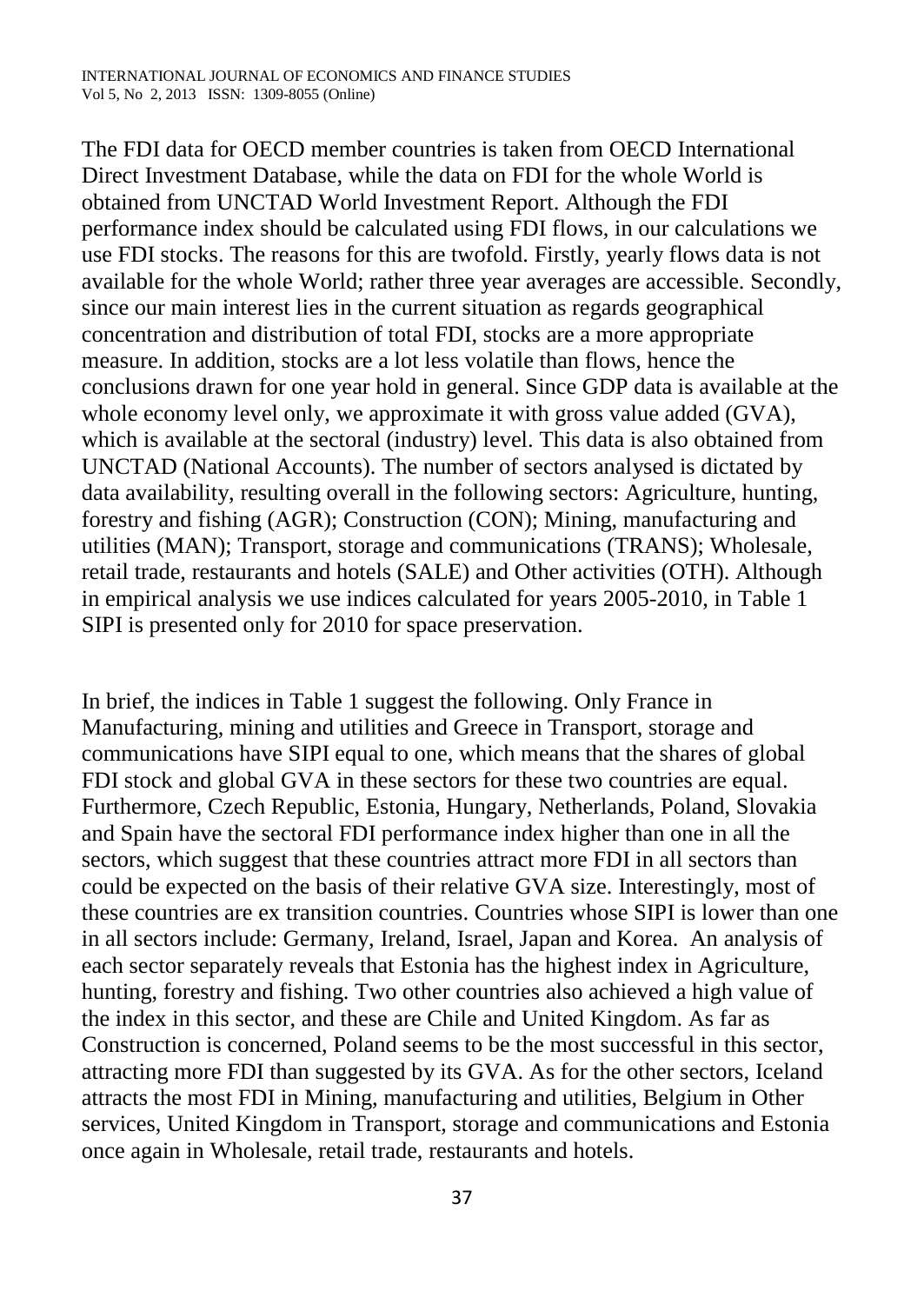|                       | <b>AGR</b> | <b>CON</b> | <b>MAN</b> | <b>TRANS</b> | <b>SALE</b> | <b>OTH</b> |
|-----------------------|------------|------------|------------|--------------|-------------|------------|
| <b>Australia</b>      | 1.05       | 2.84       | 2.21       | 1.44         | 1.64        | 0.55       |
| <b>Austria</b>        | 0.24       | $-0.10$    | 0.41       | 0.60         | 1.60        | 2.43       |
| <b>Belgium</b>        |            |            |            | 3.66         |             | 8.55       |
| Canada                | 2.44       | 0.45       | 1.95       |              |             |            |
| <b>Chile</b>          | 13.40      | 0.86       | 2.38       | 2.04         | 1.27        | 2.64       |
| <b>Czech Republic</b> | 3.08       | 3.05       | 2.11       | 1.59         | 1.73        |            |
| <b>Denmark</b>        |            | 0.48       | 1.46       | 2.96         |             | 1.66       |
| <b>Estonia</b>        | 16.09      | 2.61       | 1.90       | 1.94         | 3.92        | 4.41       |
| <b>Finland</b>        |            | 0.48       | 1.39       | 1.13         | 1.48        | 1.30       |
| <b>France</b>         | 0.58       | 0.41       | 1.00       | 0.51         | 0.94        | 1.72       |
| <b>Germany</b>        | 0.30       | 0.16       |            | 0.73         | 0.79        |            |
| <b>Greece</b>         | 0.12       | 0.56       | 0.81       | 1.00         | 0.51        | 0.27       |
| <b>Hungary</b>        | 3.98       | 2.46       | 2.05       | 2.74         | 3.74        | 2.54       |
| <b>Iceland</b>        | 0.45       | 0.90       | 7.61       | 0.63         | 0.70        | 2.79       |
| <b>Ireland</b>        |            |            |            |              | 3.60        |            |
| <b>Israel</b>         |            | 0.01       | 0.61       |              | 0.08        | 0.35       |
| <b>Italy</b>          | 2.01       | 0.47       | 0.55       | 0.90         | 0.63        | 0.48       |
| Japan                 | 0.10       | 0.01       |            | 0.05         |             |            |
| Korea                 | 0.29       | 0.08       | 0.38       | 0.18         | 0.90        | 0.42       |
| Luxembourg            |            |            |            |              |             |            |
| <b>Mexico</b>         |            |            |            |              |             |            |
| <b>Netherlands</b>    | 1.07       | 1.32       | 4.80       | 1.49         | 2.51        | 1.88       |
| <b>New Zealand</b>    |            |            |            |              |             |            |
| <b>Norway</b>         | 5.18       | 0.61       | 1.31       | 1.56         | 1.46        | 0.91       |
| Poland                | 2.61       | 4.81       | 1.58       | 1.08         | 1.81        | 1.71       |
| Portugal              |            | 1.03       |            | 0.51         | 1.20        |            |
| <b>Slovakia</b>       | 1.55       | 1.28       | 2.64       | 1.36         | 1.59        | 1.82       |
| Slovenia              | 0.69       | 0.19       | 0.81       | 0.29         | 1.64        | 1.45       |
| <b>Spain</b>          | 1.48       | 2.31       | 2.49       | 1.85         | 1.20        | 1.08       |
| <b>Sweden</b>         |            | 2.01       |            | 2.04         | 2.56        | 1.58       |
| <b>Switzerland</b>    |            |            |            | 1.34         |             |            |
| <b>Turkey</b>         | 0.40       | 0.90       | 1.03       | 1.15         | 0.97        | 0.87       |
| <b>United Kingdom</b> | 10.23      | 0.89       | 2.92       | 4.28         | 1.83        |            |
| <b>United States</b>  | 1.11       | 0.24       | 0.80       | 0.58         | 0.67        | 0.32       |

#### **Table 1 Sectoral Inward FDI performance index in 2010 for OECD members**

*Source: OECD, UNCTAD and author's calculations*

We next turn to empirical investigation of the determinants of these indices.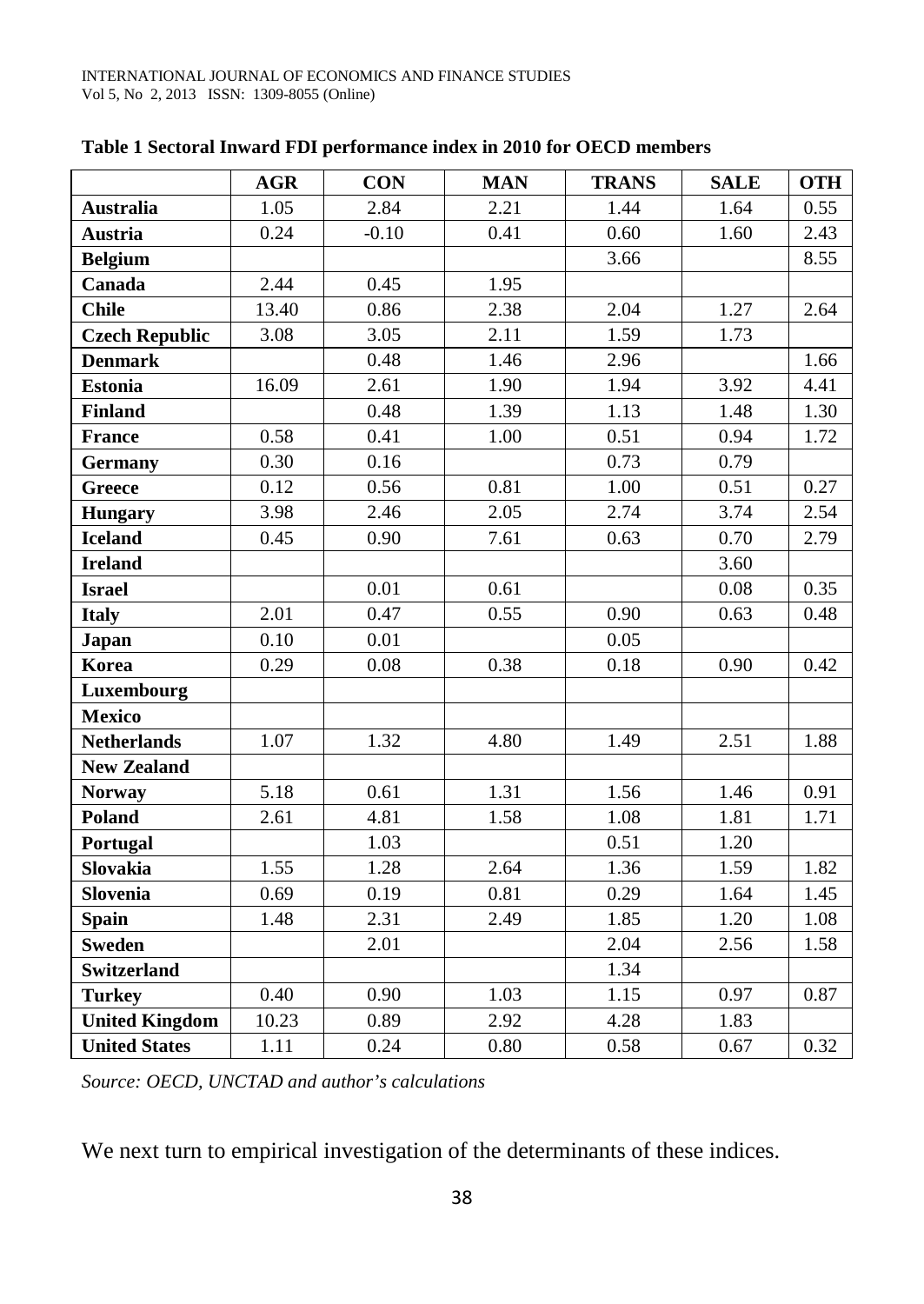## **3. EMPIRICAL ANALYSIS OF SIPI DETERMINANTS**

The issue of FDI determinants has not been theoretically resolved as yet. Empirical studies that investigate these determinants are numerous, and so is the list of the used determinants. In order to resolve this issue Chakrabarti (2001) undertook a variant of Leamer's Extreme Bound Analysis to investigate which coefficients of the explanatory variables studied in the existing cross-country studies on FDI determinants are 'robust' and which are 'fragile' to small changes in the conditioning information set.

Chakrabarti's (2001) quite extensive literature review identified the following potential FDI determinants: market size, labour costs, trade barriers, growth rate, openness, trade deficit, exchange rate and taxes. The rationale is as follows. Market size is important since a larger market means more efficient resource utilisation and exploitation of economies of scale, and should therefore result in more FDI. Market size is typically approximated with GDP per capita of the host country. Labour costs play a role in determining FDI through the influence of cheap labour on attracting multinational corporations. Host country wages or unit labour costs are usually used as the main indicators. The results from various studies remain inconclusive, however, with respect to the direction of influence of wages on FDI. Openness, measured as a share of exports plus imports in GDP, should matter for FDI because most investment goes into tradable sector. Furthermore, the exchange rate is often considered one of the main FDI determinants, which can affect FDI in either direction. Namely, a real depreciation may stimulate FDI by increasing the relative wealth of potential investors and by lowering costs in the host country, while a real appreciation can be associated with increased FDI if it reflects a general surge in capital flows or if it increases protectionist pressures. Since, according to Mundell (1957), trade liberalisation, which allows goods to move freely, should reduce international investment, the existence of trade barriers should also play an important role in determining the amount of FDI. According to Torissi (1985) trade surplus usually indicates dynamic and healthy economy with export potential, which should encourage FDI. Trade deficit, on the other hand, should work in the opposite direction and as such represent an important FDI determinant. The role of growth in attracting FDI has been the subject of controversy. A fast growing economy should provide better opportunities for making profits and therefore encourage FDI. Taxes are also a controversial variable, exerting a positive, a negative and a neutral effect on FDI in various empirical investigations.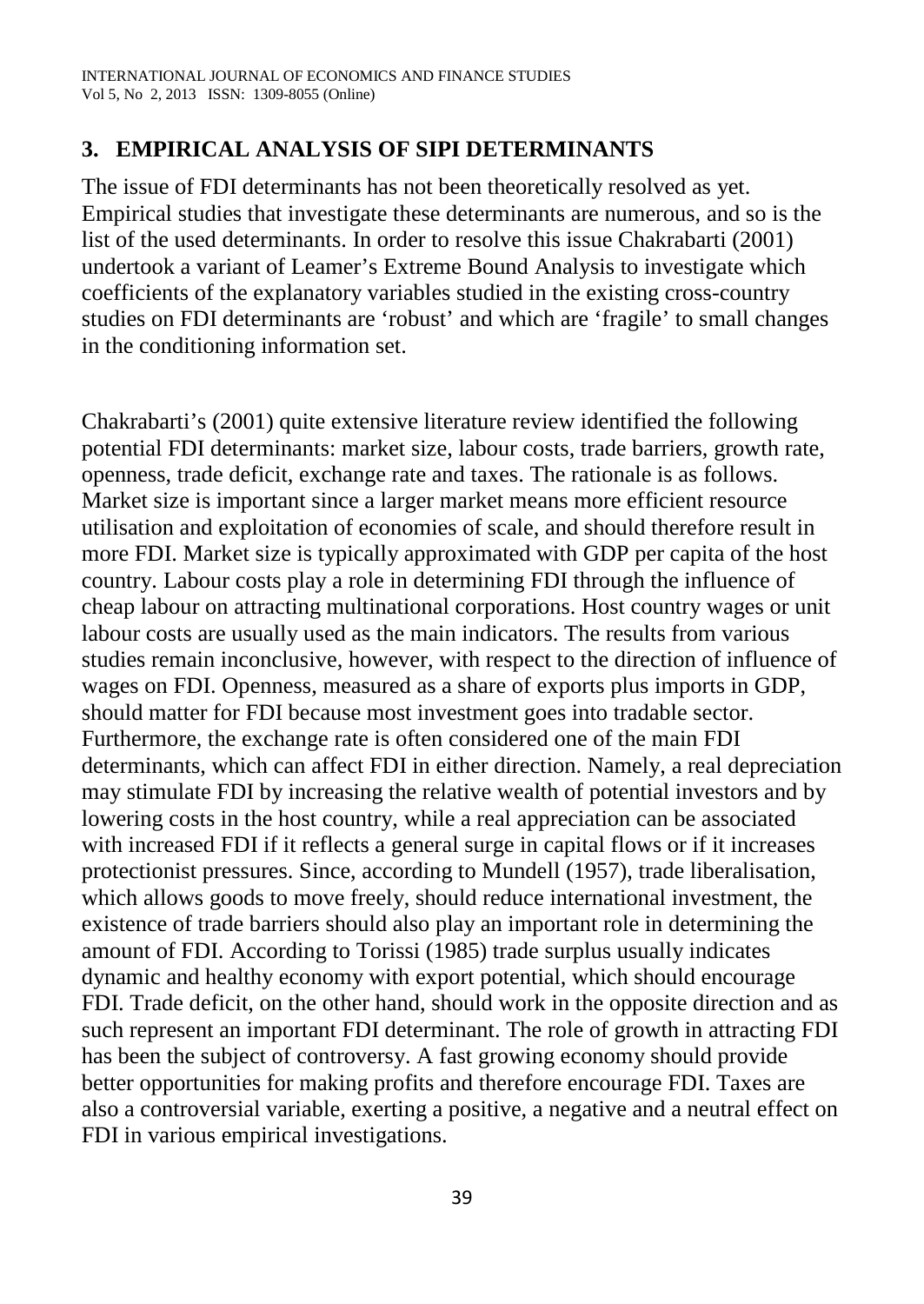Chakrabarti's (2001) analysis dictates the list of potential determinants of Sectoral Inward FDI performance index. Since this index already contains the information on a country's (sectoral) GDP, we do not use GDP per capita as a determinant. Our final list of the used determinants and their sources is given in Table 2 below.

| Independent           | <b>Indicator</b>                                             | <b>Source</b> |
|-----------------------|--------------------------------------------------------------|---------------|
| variable              |                                                              |               |
| <b>Labour costs</b>   | Unit labour cost index (2005=100), ULC                       |               |
| <b>Trade barriers</b> | Tariff rate, applied, simple mean, all products (%), TAR     | <b>WDI</b>    |
| <b>Growth rate</b>    | Gross domestic product (GDP), volume, annual growth rates in | <b>OECD</b>   |
|                       | percentage, GRGDP                                            |               |
| <b>Openness</b>       | Trade (% of GDP), OP                                         | <b>WDI</b>    |
| <b>Trade deficit</b>  | Current account balance in percentage of GDP, NX             | <b>OECD</b>   |
| <b>Exchange rate</b>  | Real effective exchange rate index $(2005 = 100)$ , REX      | <b>WDI</b>    |
| <b>Taxes</b>          | Average rate of income tax and employees' social security    | <b>OECD</b>   |
|                       | contributions (%), TAX                                       |               |

**Table 2 Data definitions and sources** 

*Note: OECD stands for OECD Statistics and WDI for World Development Indicators published by the World Bank*

The dependent variable in our model is SIPI for each of the chosen six sectors, so the final model is given as:

 $SIPI_{ii} = \alpha_0 + \alpha_1 ULC_{ii} + \alpha_2 TAR_{ii} + \alpha_3 GRGDP_{ii} + \alpha_4 OP_{ii} + \alpha_5 NK_{ii} + \alpha_6 REX_{ii} + \alpha_7 TAX_{ii} + e_{iii}$ 

Our sample consists of 34 OECD countries and 6 years (2005-2010). We use panel data analysis to take advantage of greater variation in the data. This also enables more efficient estimation. Since the Hausman's null hypothesis - that the random effects (RE) estimator is consistent - is rejected, we use the fixed effect (FE) model. The results are given in Table 3.

The results indicate that FDI determinants vary across sectors. In Agriculture, hunting, forestry and fishing (AGR) only tariffs are statistically significant and positive indicating that an increase in tariff rate positively influences inward FDI in this sector. In Construction (CON) unit labour costs, tariffs, openness and the current account balance are found to be significant. All except openness exert a negative impact on sectoral inward FDI. As for Mining, manufacturing and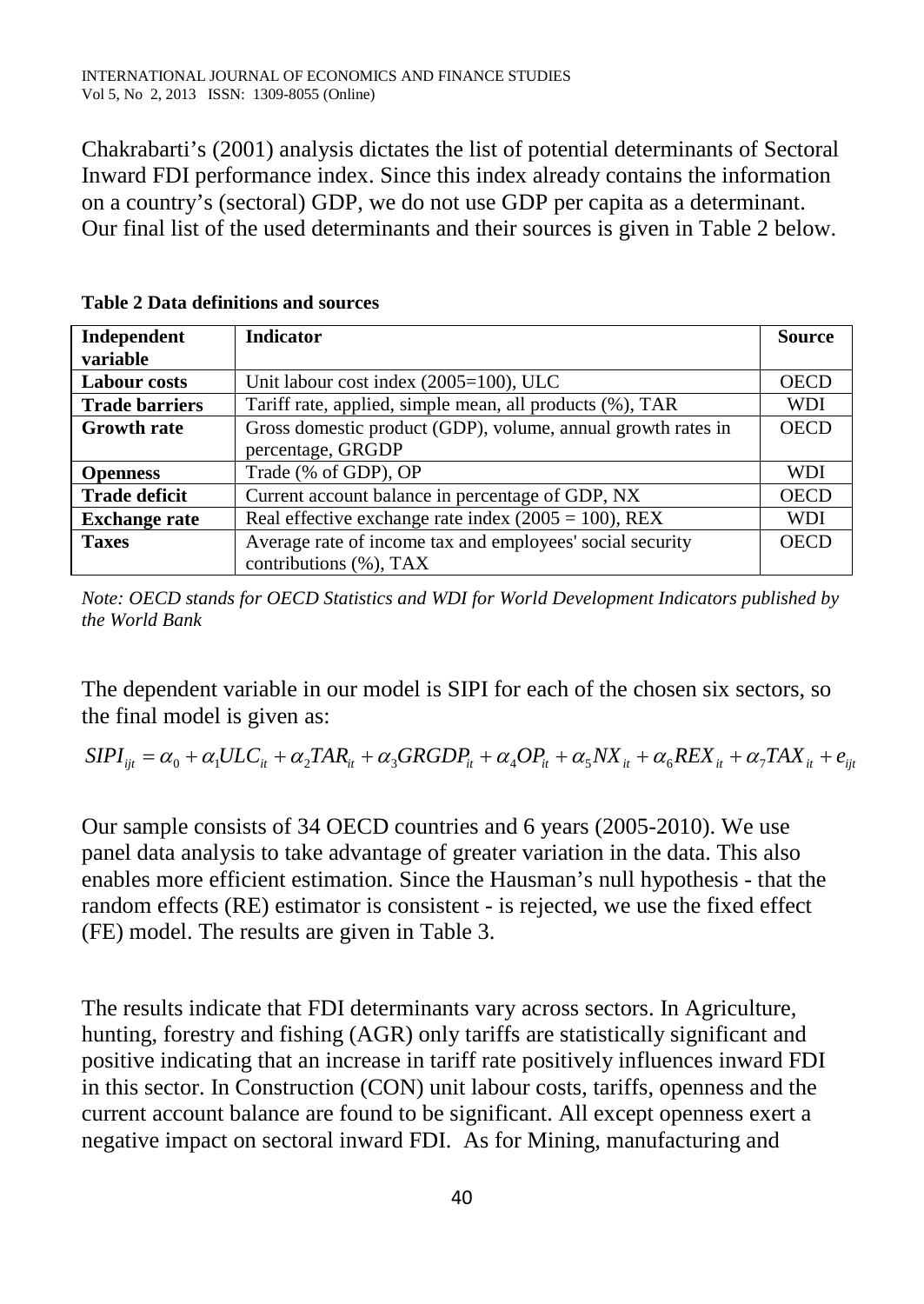utilities (MAN), tariffs, real effective exchange rate and current account balance are significant in their impact on SIPI, whereby the influence of tariffs and real effective exchange rate is found to be negative and that of current account balance positive. GDP growth rate and taxes, furthermore, exert a positive impact on SIPI in the sector of Transport, storage and communications (TRANS), while the impact of current account balance is negative. In the sector of Wholesale, retail trade, restaurants and hotels (SALE) unit labour costs and real effective exchange rate are found to be negative and significant, while no determinants are significant when it comes to Other activities (OTH).

|              | <b>SIPI</b> in | <b>SIPI</b> in | <b>SIPI</b> in | <b>SIPI</b> in | <b>SIPI</b> in | <b>SIPI</b> in |
|--------------|----------------|----------------|----------------|----------------|----------------|----------------|
|              | <b>AGR</b>     | <b>CON</b>     | <b>MAN</b>     | <b>TRANS</b>   | <b>SALE</b>    | <b>OTH</b>     |
| <b>ULC</b>   | $-0.046$       | $-0.031**$     | 0.002          | 0.003          | $-0.018***$    | $-0.016$       |
|              | (0.339)        | (0.046)        | (0.883)        | (0.751)        | (0.006)        | (0.175)        |
| <b>GRGDP</b> | $-0.064$       | $-0.020$       | 0.009          | $0.042**$      | $-0.005$       | $-0.006$       |
|              | (0.453)        | (0.441)        | (0.700)        | (0.022)        | (0.695)        | (0.777)        |
| <b>TAX</b>   | $-0.026$       | $-0.041$       | $-0.044$       | $0.052*$       | 0.022          | 0.012          |
|              | (0.826)        | (0.300)        | (0.174)        | (0.083)        | (0.203)        | (0.682)        |
| <b>TAR</b>   | 1.693***       | $-0.275*$      | $-0.388***$    | 0.033          | $-0.070$       | 0.092          |
|              | (0.000)        | (0.092)        | (0.006)        | (0.729)        | (0.248)        | (0.377)        |
| <b>REX</b>   | $-0.029$       | $-0.012$       | $-0.013*$      | $-0.004$       | $-0.008*$      | 0.007          |
|              | (0.267)        | (0.193)        | (0.085)        | (0.593)        | (0.061)        | (0.375)        |
| <b>OP</b>    | 0.045          | $0.026**$      | 0.010          | $-0.010$       | 0.002          | $-0.003$       |
|              | (0.203)        | (0.021)        | (0.285)        | (0.182)        | (0.642)        | (0.728)        |
| N X          | $-0.001$       | $-0.061**$     | $0.042*$       | $-0.041**$     | 0.011          | 0.009          |
|              | (0.991)        | (0.026)        | (0.057)        | (0.028)        | (0.370)        | (0.662)        |
| cons         | 2.875          | 5.357**        | 4.205          | 1.049          | 3.836***       | 2.781          |
|              | (0.679)        | (0.027)        | (0.031)        | (0.542)        | (0.000)        | (0.121)        |
| ${\bf N}$    | 106            | 127            | 114            | 137            | 117            | 113            |

**Table 3 Results for each of the six sectors**

*Notes: Numbers in parenthesis are p-values, while \*\*\*, \*\* and \* denote significance at 1, 5 and 10 percent, respectively.*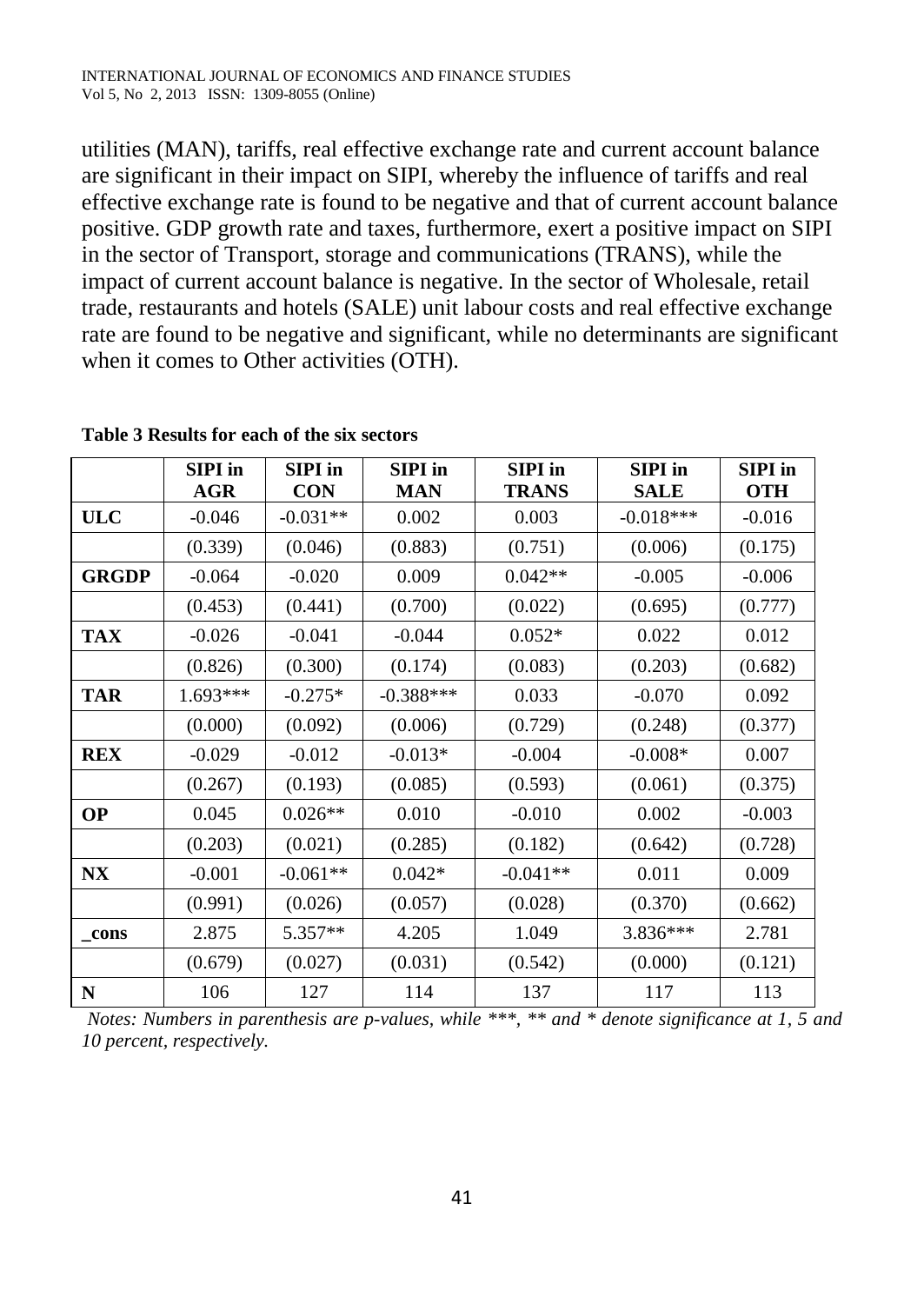## **4. CONCLUSION**

The aim of this paper is twofold. First we create Sectoral Inward FDI Performance indices for six sectors for OECD member countries, and secondly we use these indices as a dependent variable in empirical investigation and analyse their determinants.

The results of our analysis reveal that the determinants of inward FDI vary across sectors. High unit labour costs discourage inward FDI in Construction as well as in Wholesale, retail trade, restaurants and hotels. This result is in line with expectations as these are labour-intensive sectors where labour costs embody a large fraction of overall costs, and as such may stand as an indicator of competitiveness.

GDP growth rate is found to exert a significant positive effect only in the sector of Transport, storage and communications. Given the potential free-rider problems with cross-border infrastructure projects (i.e. FDI in Transport, storage and communications), there is likely to be under-investment in this sector when left to the market (Beato, 2008). It is therefore necessary for national governments to be important contributors to the financing of such investment. To the extent that GDP growth rate is used as a proxy for the ability of government to finance these investments as well as for potential demand of future users of infrastructure projects, the positive coefficient on this variable comes as no surprise.

Taxes are also found to be positive and significant in their effect only in the sector of Transport, storage and communications. As noted by Blonigen (2005), the impact of taxes on FDI can vary depending on the type of taxes, measurement of FDI activity, and tax treatment in the host and parent countries. In our case this is additionally made complicated by the fact that taxes can vary by sector.

Tariffs are an important determinant of FDI in Agriculture, hunting, forestry and fishing, Construction and Mining, manufacturing and utilities sector. The sign on this variable is positive for the sector of Agriculture, hunting, forestry and fishing, which is in line with tariff-jumping, whereby firms tend to invest in a foreign country (establish a production facility) precisely in order to avoid a tariff. Given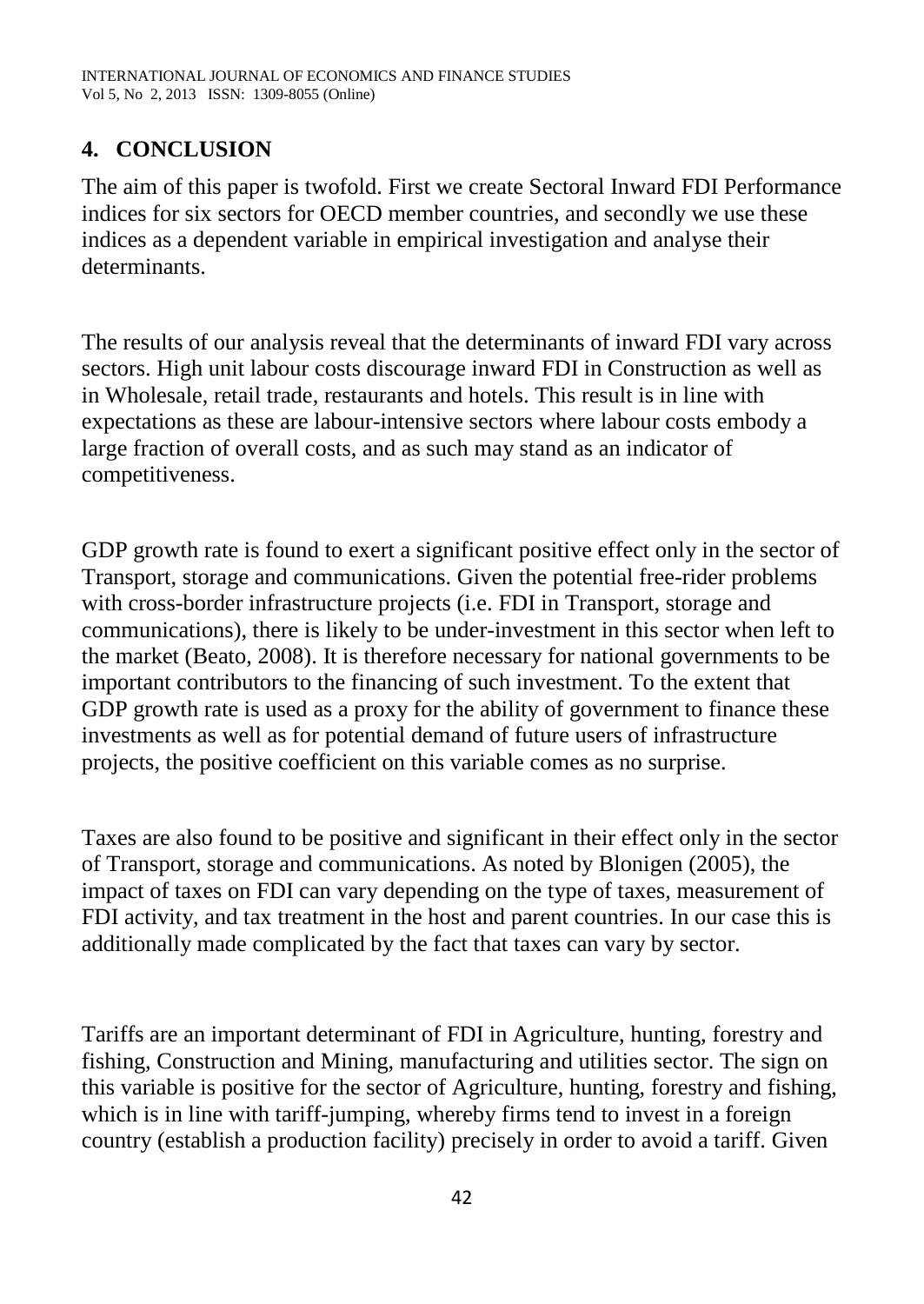that tariff rates for primary products are, in most countries, higher than for average product, this positive impact is to be expected. Tariffs are, however, found to exert a negative influence on FDI in Construction and Mining, manufacturing and utilities sector indicating that they discourage FDI, i.e. we find no evidence of tariff-jumping in this sector.

Real exchange rate exerts a negative and significant impact on FDI in two sectors only: Mining, manufacturing and utilities sector and Wholesale, retail trade, restaurants and hotels. As argued previously, the literature on this variable is ambiguous, indicating that the impact could go either way, while our data seems to be supporting the view that real appreciation lowers FDI in these sectors.

Finally, openness is found to be significant and positive only in Construction sector, while current account deficits seem to encourage FDI in Construction as well as Transport, storage and communications, but put off FDI in Mining, manufacturing and utilities.

Overall our results indicate that a unified approach to FDI across industries is not satisfactory, as the main determinants vary by sector. Policies aiming at attracting FDI should, therefore, keep these differences in mind.